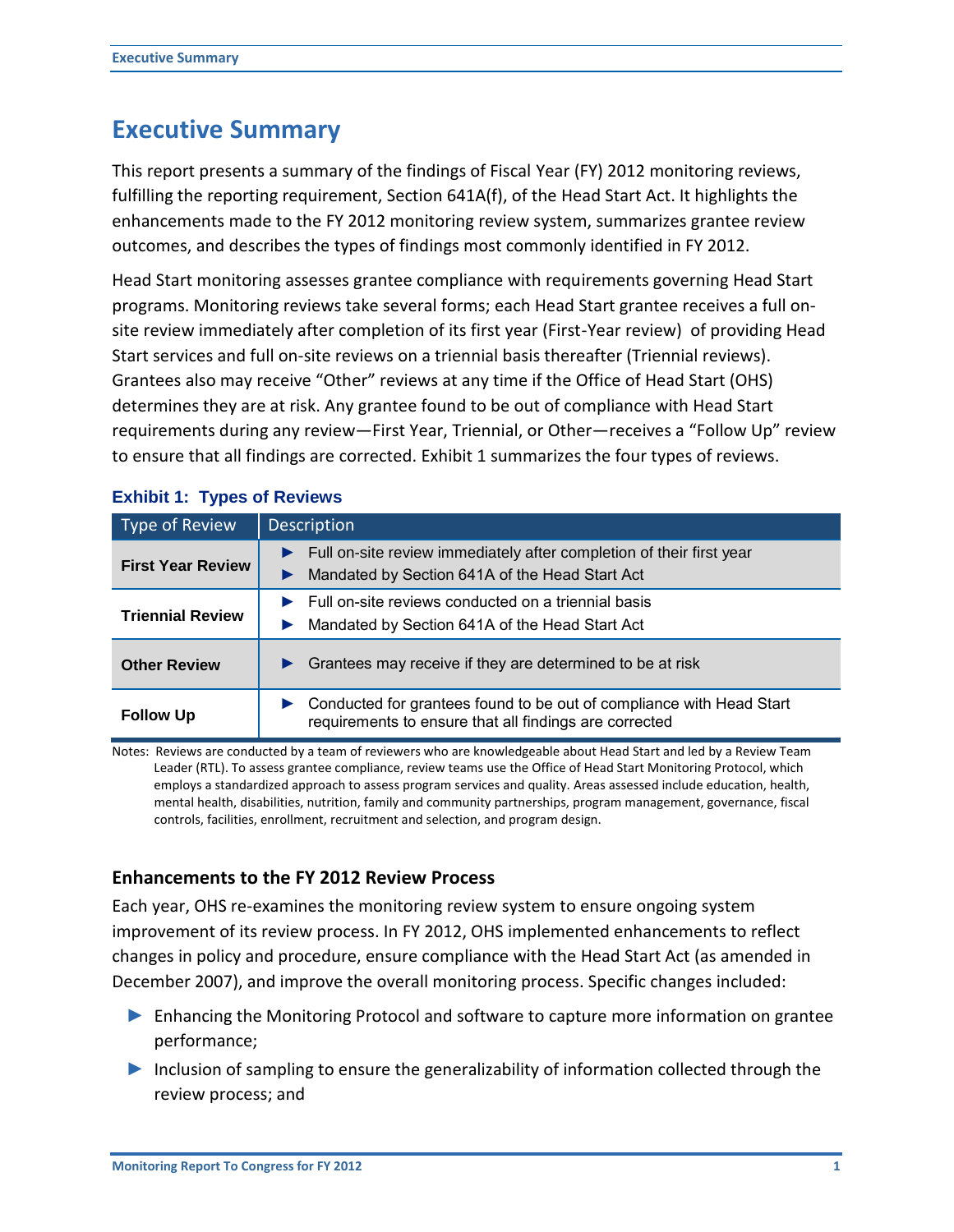► Further integrating the Classroom Assessment Scoring System (CLASSTM) instrument into the monitoring process.

### *Monitoring Protocol and Software*

In FY 2012, OHS reduced the number of standards observed through the Protocol during onsite reviews from 600 to 400 to narrow the scope of on-site monitoring and ensure rigor in the areas most important to grantee success. OHS also restructured the FY 2012 Protocol to contain seven sections (rather than 11) that focused evaluation on the core functional service areas and how grantees' systems support grantee performance. OHS focused its FY 2012 monitoring system refinements on tightening consistency across the system.

OHS introduced the Evidence Assessment System to provide reviewers with consistent language for evaluating and describing grantee compliance. This system, which replaces the "Yes"/"No" system of previous years, allows OHS to evaluate the scope and materiality of findings. FY 2012 reviews include random samples selected using a probability sampling scheme for file reviews and observations. The algorithm used to select the sample is built into the software to ensure consistency in sampling methodology across review teams.

## *Enhancing the use of the Classroom Assessment Scoring System (CLASSTM)*

In FY 2012, the Office of Head Start, in consultation with the CLASS<sup>TM</sup> tool's developer. Teachstone, increased the sample size for CLASS<sup>TM</sup> observations. In addition, the amount of time reviewers spent reviewing each classroom was modified. In FY 2012, CLASS<sup>™</sup> reviewers observed two 20-minute cycles per classroom, rather than the three 20-minute cycles that were observed in FY 2011. Data collected in earlier years suggested that this would allow the Office of Head Start to better understand the grantee's overall performance.

In addition,  $CLASS^{TM}$  reporting was enhanced to allow grantees to better understand their scores. Review reports included standardized summaries (by dimension) that were used to inform grantees of the meaning of their score.

#### *Expanded Implementation of Unannounced Reviews*

As a part of OHS' continued dedication to increasing transparency and accountability, the agency continued the use of unannounced monitoring reviews. In FY 2012, approximately 12 percent of all Triennial and First-Year reviews were unannounced.

#### *Outcomes of FY 2012 Monitoring Reviews*

OHS completed 949 monitoring reviews in FY 2012, including 425 Triennial reviews, 9 First-Year reviews, 54 Other reviews, and 461 Follow Up reviews. Monitoring reviews have three possible outcomes: 1) Compliant, 2) One or more noncompliances with no deficiencies, or 3) One or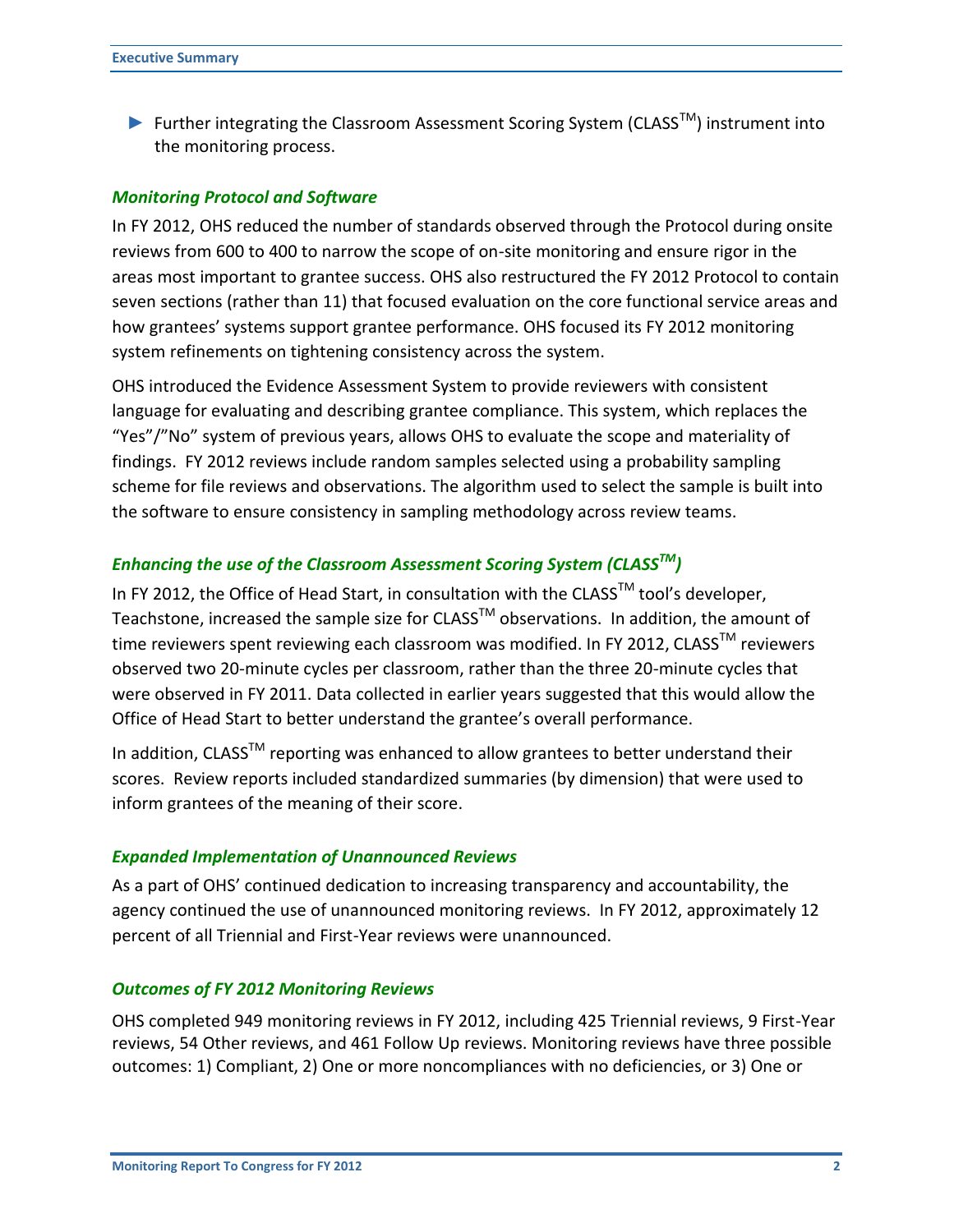more deficiencies. Grantees with one or more deficiencies also may have noncompliant findings. Key outcomes of monitoring reviews included:

- I. **Consistent with previous years, 20 percent of grantees were compliant in FY 2012.** Of the 474 grantees that underwent a Triennial, First‐Year, or Other review in FY  $2012$  $2012$  $2012$ ,<sup>1</sup> 19.4 percent were found to be compliant on all reviews, 67.7 percent were found to have one or more noncompliances and an additional 13.9 percent were found to have one or more deficiencies.
- II. **Grantees correct nearly all findings during follow up reviews.** Almost 80 percent of grantees corrected all findings on their follow up review in FY 2012(77.1 percent).
- III. **Some groups of grantees had more performance issues than others.** Similar to previous years, larger grantees had more deficient findings than smaller grantees, and grantees that provide only Head Start services had a lower proportion of compliant grantees than findings than those that provide only Early Head Start services or both Head Start and Early Head Start services.
- IV. Head Start program CLASS<sup>TM</sup> average scores in FY 2012 were in the middle range of quality for Emotional Support and Classroom Organization domains, averaging 5.9 and 5.45 out of 7, respectively. Scores for Instructional Support also were in the middle range of quality, but at the lower end of this range, averaging 2.98 out of 7.

# *Number and Types of Findings Identified in FY 2012*

A total of 1,556 findings were identified for 474 grantees receiving First Year, Triennial, and Other monitoring reviews in FY 2012. Of the 474 grantees reviewed, 382 (80.6.8 percent) had one or more findings. Key trends with respect to the number and types of findings included:

- I. *As in FY 2011, most FY 2012 grantees with findings had a small number of findings.* Among grantees with only noncompliances, close to one half (44.9 percent) had two or fewer findings. Similarly, a little over one-half (56.1 percent) of grantees with deficiencies had two or fewer findings (noncompliances or deficiencies).
- II. *Most findings were areas of noncompliance.* Nearly 95 percent (94.7 percent, 1,474) of findings were areas of noncompliance; 5.2 percent (82) were deficiencies. A total of 316 grantees, 71.8 percent of all grantees reviewed, had one or more noncompliances. Sixty-six grantees (15.0 percent) had one or more deficiencies and noncompliances.
- III. *Grantees with deficiencies averaged more findings per review.* Overall, grantees with findings averaged 4.1 findings per review. Grantees with one or more areas of noncompliance averaged 3.9 findings per grantee; this is similar to the average in FY 2011 (4.0). Grantees with one or more deficiencies averaged 4.7 findings

 $\overline{a}$ 

<span id="page-2-0"></span><sup>1</sup> Note that 474 *grantees* received a total of 488 *reviews* (425 Triennial + 9 First-Year + 54 Others) in FY 2012. Twelve grantees received both a Triennial review and an Other review and two grantees had two Other reviews in this fiscal year, accounting for the difference of "14" between the number of grantees and the number of reviews.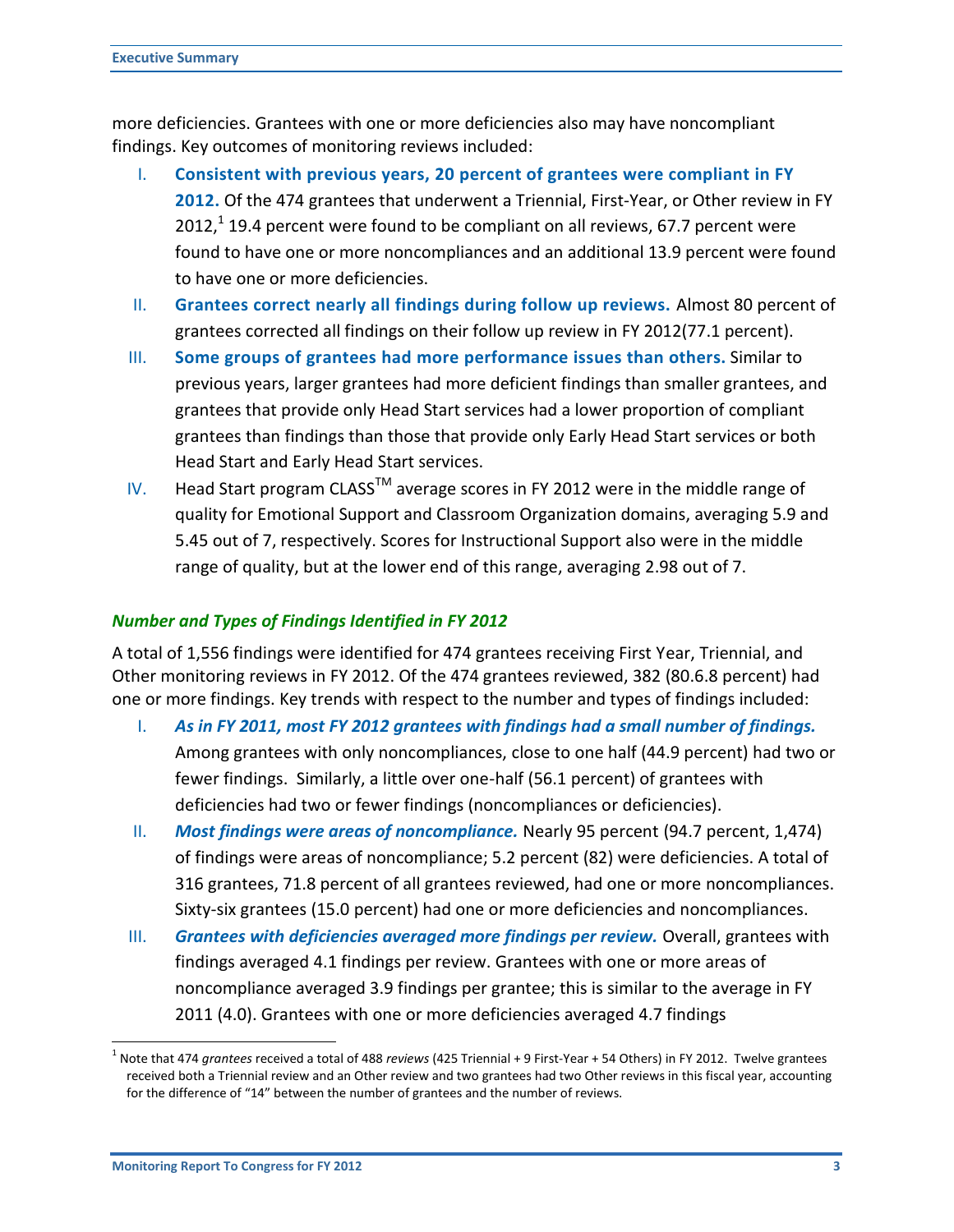(noncompliances and deficiencies)<sup>[2](#page-3-0)</sup>. This FY 2012 average is lower than that in FY 2011, when grantees with one or more deficiencies averaged 7.8 total findings per review. The overall decline in total noncompliances across all reviews from FY 2011 to FY 2012 may help explain the decrease in average number of findings per review. In addition, the scope of the protocol and the number of standards for which programs could be cited was reduced between FY 2011 and FY 2012 which could also explain the lower average in FY 2012.

## *Most Common Findings Identified in FY 2012*

Many grantees with findings struggled with similar issues. In FY 2012, grantees were most likely to have findings in Criminal Record Checks (38.7 percent of grantees with noncompliances). We describe other frequently cited issues below.

- IV. *Grantees were often cited in FY 2012 for issues pertaining to "Reporting to the Governing Body and Policy Council".* This was the most commonly cited finding in FY 2011 and the second most common in FY 2012, with over one-fifth (21.7 percent) of grantees that had noncompliant or deficient findings being cited for this issue.
- V. *Code of Conduct issues were common among grantees with deficiencies.* Approximately 60 percent (40 out of 66, 60.6 percent) of the grantees found to have one or more deficiencies were cited for at least one deficiency in Code of Conduct. Examples of Code of Conduct deficiencies include engaging in corporal punishment or leaving children alone or unsupervised.

#### **New Directions in Monitoring for FY 2013**

In FY 2012, OHS will continue to implement changes to the monitoring process to improve the consistency and quality of the monitoring process. Anticipated changes to monitoring for FY 2012 include:

I. *Standardized Methodology.* In FY2013, the Office of Head start will formalize the requirements that they've developed to ensure consistency, objectivity, and accuracy within the review process. The new guidelines, known as Standardized Methodology, define the full set of requirements designed to promote high standards for consistency and objectivity and for which Review Teams will be held accountable. Standardization not only improves the reliability of the information collected during reviews, but also provides OHS with the ability to analyze Review Teams' performance and prioritize needs for training and support.

<span id="page-3-0"></span>**<sup>2</sup>**<br><sup>2</sup> It should be noted that there are several outlying grantees that have very high numbers of findings which is inflating the average despite the fact that approximately half of the grantees have only one or two findings. Of the grantees that had only noncompliances, six had fifteen or more findings in their FY 2012 review. Of the grantees that had deficiencies, six had fifteen or more findings in their FY 2012 review.